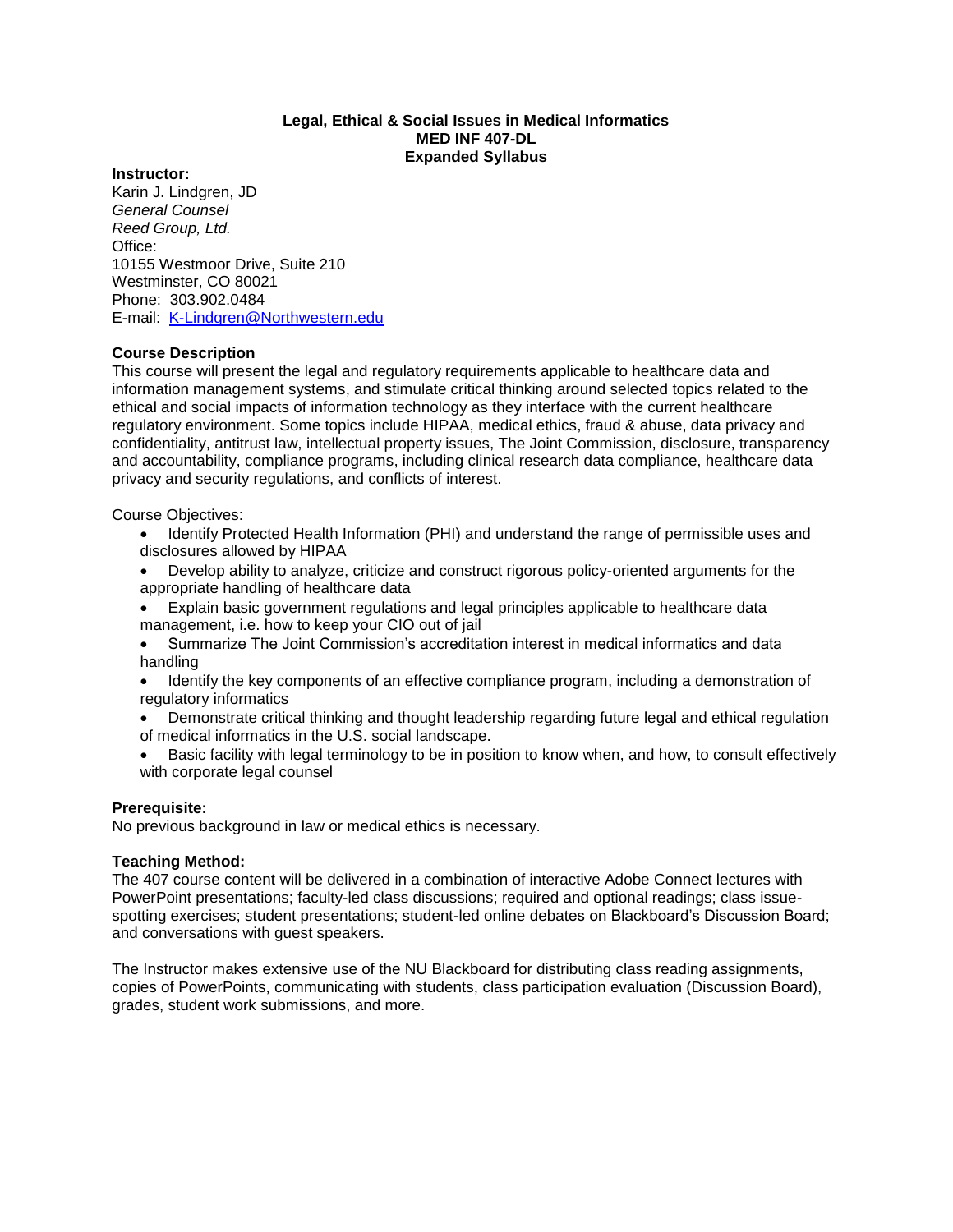# **Projects:**

Each student will be assigned three (3) projects during the course, with more details to be provided at the first class:

# 1. Group Case Study:

Participate in a group case study project, selected from a series of case studies provided to students, to be summarized in writing and presented to the class as if you were making a group presentation to a C-level executive (25%);

# 2. Criticism Project:

Read an older journal article relating to medical informatics (selected from a list to be provided), and write a thoughtful response to the article, including a rigorous critique and update of the author's premise/conclusions by applying the legal, ethical and social concerns learned in class (20%); and

# 3. Research Paper:

Write a research paper that presents a detailed forward-thinking proposal to improve upon some aspect of the legal regulation of healthcare data and/or information management systems, including taking a critical look at the relevant history of that legal issue, the current state, and most importantly the future state as envisioned by the student (25%).

# **Evaluation Method**

Students will be evaluated by:

- Projects: 70%
- Class participation, including Discussion Board, issue-spotting exercises and in-class: 30%

# **Northwestern University Grading Scale:**

- A 95-100
- A- 90-94
- B+ 88-89
- B 83-87
- B- 80-82

MMI Acceptable<br>C+ 78-79

- 78-79
- C 73-77
- C- 70-72
- F below 70

## **Course Readings:**

There is no textbook for the MMI 407 course; however, students are expected to have read certain materials in advance of the first class (to be posted by Instructor prior to the start of the quarter), with further required readings to be assigned as the course moves forward.

## **Synchronous Sessions:**

For the online MMI 407 course, all scheduled synchronous sessions (i.e. Adobe Connect) will be held on Wednesday nights, unless otherwise indicated.

## **Instructor's Office Hours and Availability:**

Office hours will be held by prior appointment only. There also will be an Instructor's Q&A Forum on the Blackboard Discussion Board for easy access to the Instructor for questions or concerns of general interest to the class. Otherwise, feel free to call or email the Instructor directly with more individual student questions or concerns.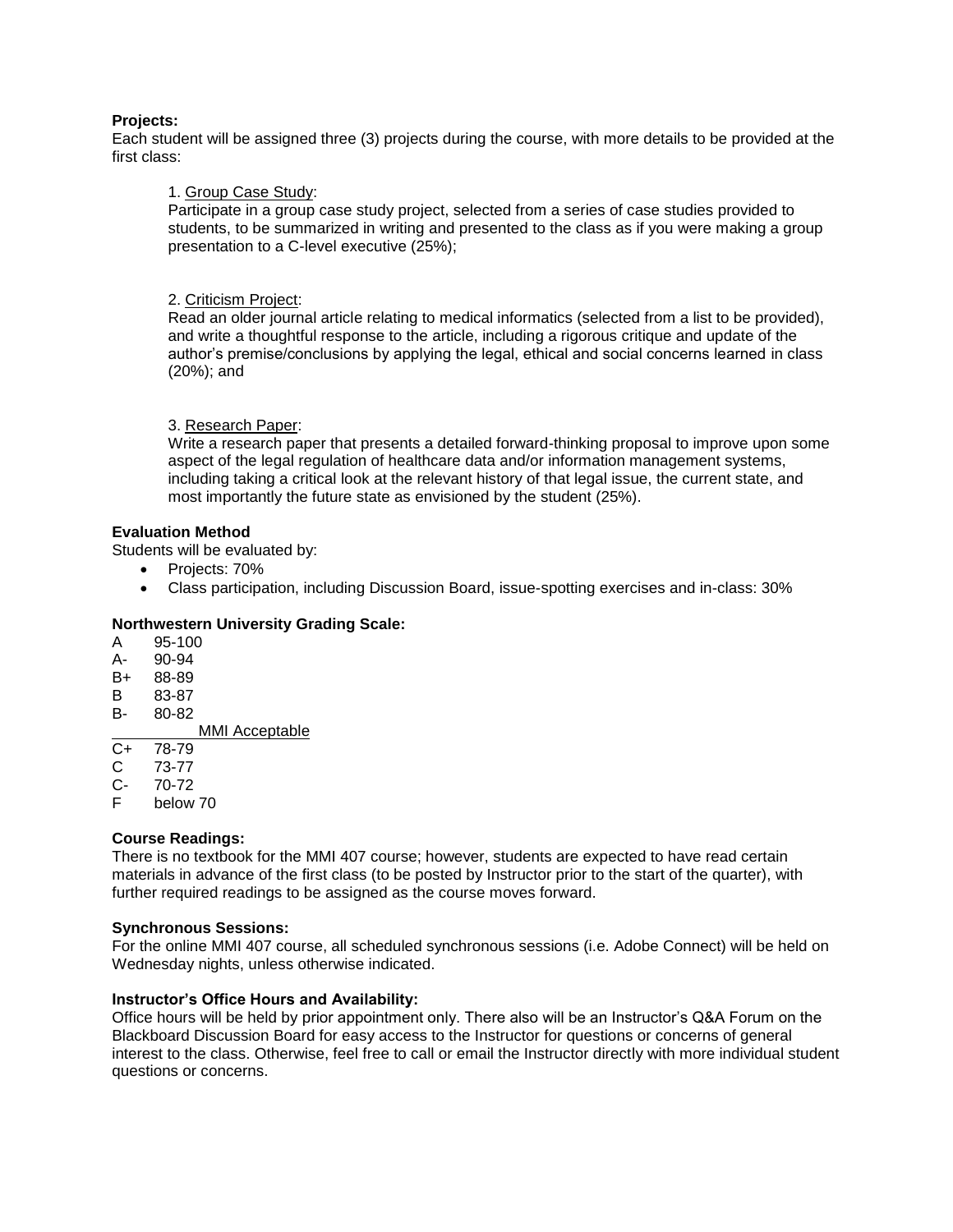| <b>Session</b>                                                                                                | <b>Readings</b><br>Note: Links to all articles and websites can<br>be found in the course on the Reading and<br>Materials page for the session in which<br>they're assigned                                                                                                                                                                                                                                                                                                                                                                                                  | <b>Assignments</b>                                                                                                                                                           | <b>Synchronous</b><br>Meeting(s)<br><b>CDT</b> |
|---------------------------------------------------------------------------------------------------------------|------------------------------------------------------------------------------------------------------------------------------------------------------------------------------------------------------------------------------------------------------------------------------------------------------------------------------------------------------------------------------------------------------------------------------------------------------------------------------------------------------------------------------------------------------------------------------|------------------------------------------------------------------------------------------------------------------------------------------------------------------------------|------------------------------------------------|
| 1<br><b>The American</b><br><b>Legal System and</b><br><b>Foundations of</b><br><b>Law and Ethics</b>         | <b>Required</b><br>History and Organization of State<br>$\bullet$<br><b>Judicial System</b><br><b>Federal Judicial System</b><br>$\bullet$<br>Chapter Introduction to Outline of US<br>$\bullet$<br>Legal System<br><b>HIPAA Patient Identifiers</b><br>Privacy, Security and the Regional<br>Health Information Organization<br>The HIPAA Paradox<br><b>Discussion Board</b><br><b>Public Policy Analysis</b><br>$\bullet$<br>Homeland Security and HIM (AHIMA)<br>Summary of the HIPAA Privacy Rule<br>Toward a National Framework for the<br>Secondary Use of Health Data | <b>Assignments</b><br>Introduction to Project<br>1: Group Case Study<br>Weekly discussion<br>leaders assigned<br><b>Class Issue-Spotting</b><br><b>Exercise Introduction</b> | Wednesday,<br>Sept. 23rd<br>from 7-9pm         |
| $\mathbf{2}$<br><b>Healthcare Data:</b><br><b>Privacy and</b><br><b>Security Issues</b><br>for Informaticists | <b>Required</b><br>How to Approach the Final HIPAA<br><b>Security Regulations</b><br>Research Under HIPAA<br>$\bullet$<br><b>Discussion Board</b><br>JAMA Reforming HIPAA Privacy Rule<br>Top 10 Ways to Protect From Data<br><b>Security Threats</b><br>First HIPAA Covered Entity Settles<br>with Government<br>Are Troublesome HIPAA Changes of<br>the Way?<br>Employees Have Right to Privacy in<br>Text messages<br>Remote Use of ePHI<br>Report from the Health Information<br>Protection Taskforce to the State<br>Alliance for e-Health                              | <b>Assignments</b><br><b>Class Issue-Spotting</b><br>Exercise                                                                                                                | Wednesday,<br>Sept. 30th<br>from 7-9pm         |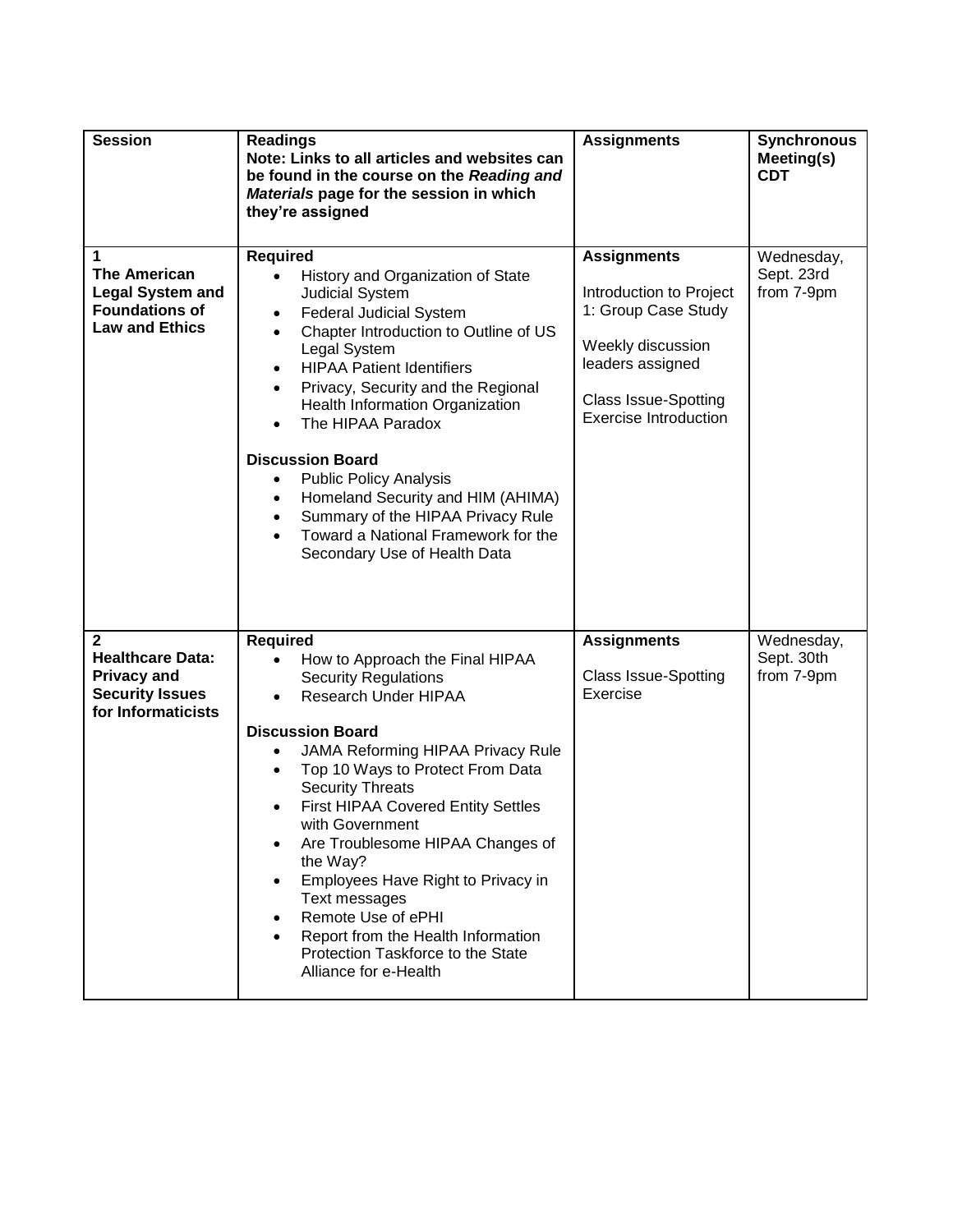| 3<br><b>Fraud and Abuse</b><br><b>Issues and</b><br><b>Compliance</b><br><b>Programs</b> | <b>Required</b><br>$\bullet$<br>Conflicts of Interest in Human Subject<br>Research<br>Health Data Access, Use, and Control<br>$\bullet$<br>(AHIMA)<br>Hospitals Cautious About Subsidizing<br><b>EMR Adoption Despite Relaxed</b><br><b>Federal Rules</b><br>Overview of Organizational<br><b>Sentencing Guidelines</b><br><b>Discussion Board</b>                                        | <b>Assignments</b><br><b>Class Issue-Spotting</b><br>Exercise<br>Introduce Project #2:<br><b>Criticism Paper</b>                                                                                       | Wednesday,<br>Oct. 7th from<br>7-9pm           |
|------------------------------------------------------------------------------------------|-------------------------------------------------------------------------------------------------------------------------------------------------------------------------------------------------------------------------------------------------------------------------------------------------------------------------------------------------------------------------------------------|--------------------------------------------------------------------------------------------------------------------------------------------------------------------------------------------------------|------------------------------------------------|
|                                                                                          | <b>Current Issues Under the Civil False</b><br>$\bullet$<br>Claims Act<br>Healthcare Fraud & Abuse 101                                                                                                                                                                                                                                                                                    |                                                                                                                                                                                                        |                                                |
| 4<br><b>Group Case Study</b><br><b>Presentations</b>                                     | <b>Required</b><br>How to Launch a Data Governance<br>$\bullet$<br>Program (INFORMATICA)<br>The State of RHIOs<br>$\bullet$<br><b>Discussion Board</b><br>Securing eHealth records Without<br>$\bullet$<br>Impeding Flow of Information<br>The Role of Ethics in IT Decisions                                                                                                             | <b>Assignments</b><br><b>Individual Case Study</b><br>Paper<br><b>Group Presentations</b><br>during the<br>synchronous session<br><b>Individual Peer</b><br>Assessment on Group<br><b>Case Studies</b> | Wednesday,<br>Oct. 14th from<br>7-9pm          |
| 5<br><b>Intellectual</b><br><b>Property Issues</b>                                       | <b>Required</b><br>"Fair Use" of Copyrighted Works<br>$\bullet$<br>Summary of IP Protections<br>$\bullet$<br>Understanding the importance of<br><b>Derivative Works</b><br><b>Discussion Board</b><br>Advanced Copyright Issues on the<br>Internet<br>Clean Rooms are Not Just for Kids:<br>$\bullet$<br>How to demonstrate independent<br>development to avoid a trade secret<br>lawsuit | <b>Assignments</b><br>Introduction to Project<br>3: Research Paper<br><b>Class Issue-Spotting</b><br>Exercise                                                                                          | <b>NO SYNCH</b><br><b>SESSION</b><br>THIS WEEK |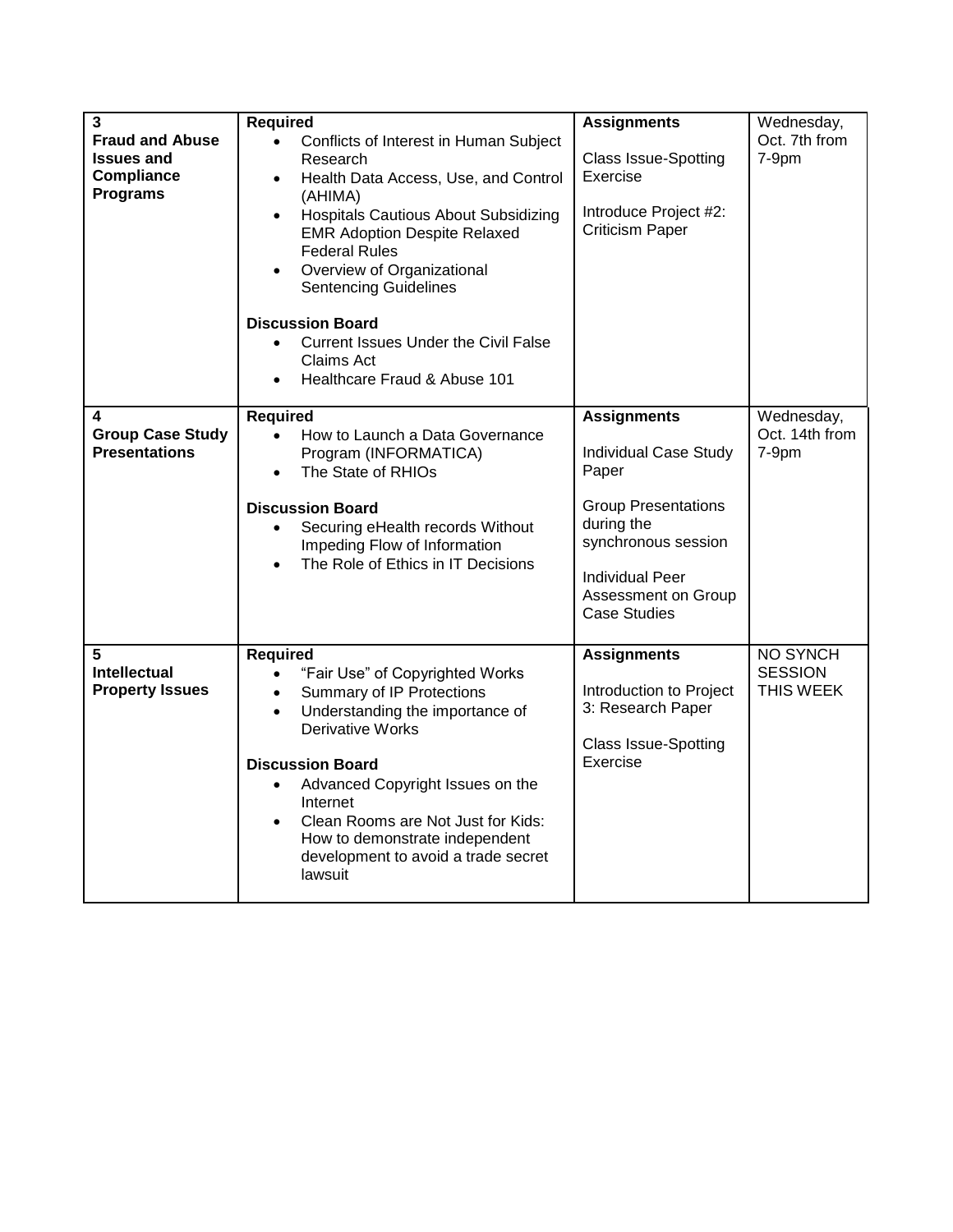| 6<br><b>Ethical and Social</b><br><b>Issues and</b><br><b>Interactive Class</b><br><b>Discussion of</b><br><b>Ethics Case</b><br><b>Studies</b>               | <b>Required</b><br>$\bullet$<br>The Principle of Autonomy<br>Beneficence<br>$\bullet$<br><b>Bioethics and Health Informatics</b><br>$\bullet$<br>Ethics and EHRs<br><b>Ethical Dimensions in Public</b><br>Reporting of Clinical Performance<br>Data<br>Justice<br>$\bullet$<br>Non-Maleficence<br><b>Discussion Board</b><br><b>AHRQ National Health Data</b><br>$\bullet$<br>Stewardship<br>Forms of Ethical Reflection<br>$\bullet$ | <b>Assignments</b><br><b>Class Ethics Case</b><br><b>Study Example</b> | Wednesday,<br>Oct. 28th from<br>$7-9pm$        |
|---------------------------------------------------------------------------------------------------------------------------------------------------------------|----------------------------------------------------------------------------------------------------------------------------------------------------------------------------------------------------------------------------------------------------------------------------------------------------------------------------------------------------------------------------------------------------------------------------------------|------------------------------------------------------------------------|------------------------------------------------|
| 7<br><b>The Joint</b><br><b>Commission and</b><br><b>Medical</b><br><b>Informatics</b>                                                                        | <b>Required</b><br><b>Summary Rewarding Provider</b><br>$\bullet$<br>Performance<br><b>TJC Measurement Data</b><br>$\bullet$<br><b>Discussion Board</b><br><b>Rewarding Provider Performance</b><br>$\bullet$<br><b>TJC Data Activities Chronology</b><br>$\bullet$                                                                                                                                                                    | <b>Assignments</b><br>Project 2: Criticism<br>papers due               | <b>NO SYNCH</b><br><b>SESSION</b><br>THIS WEEK |
| 8<br><b>Antitrust Issues</b><br><b>Arising from Data</b><br><b>Handling</b>                                                                                   | <b>Required</b><br>Legal Process and Electronic Health<br>Records<br>Maintaining a Legally Sound Health<br>$\bullet$<br>Record<br>Antitrust Watch on Standard Setting<br>$\bullet$<br>Organizations (SSOs): Fox in the<br>Henhouse?<br><b>Discussion Board</b><br><b>EHR Guidelines to Prevent Fraud</b><br>• Legal Issues and eHealth in the EU<br>• Legal Obstacles to eHealth                                                       | <b>Assignments</b><br><b>Class Issue-Spotting</b><br>Exercise          | Wednesday,<br>Nov. 11th from<br>7-9pm          |
| 9<br>Overview of<br><b>Regulatory</b><br><b>Informatics and</b><br><b>Live Interactive</b><br><b>Regulatory</b><br><b>Informatics</b><br><b>Demonstration</b> | <b>Discussion Board</b><br><b>Cloud Computing Security Risks</b><br>Legal Issues with Cloud Computing<br>$\bullet$                                                                                                                                                                                                                                                                                                                     | <b>Assignments</b>                                                     | Wednesday,<br>Nov. 18th from<br>7-9pm          |
| 10<br><b>Research Paper</b>                                                                                                                                   | There is no assigned reading for this session.                                                                                                                                                                                                                                                                                                                                                                                         | <b>Assignments</b><br>Project 3: Research<br>paper                     | NO SYNCH<br><b>SESSION</b><br>THIS WEEK        |